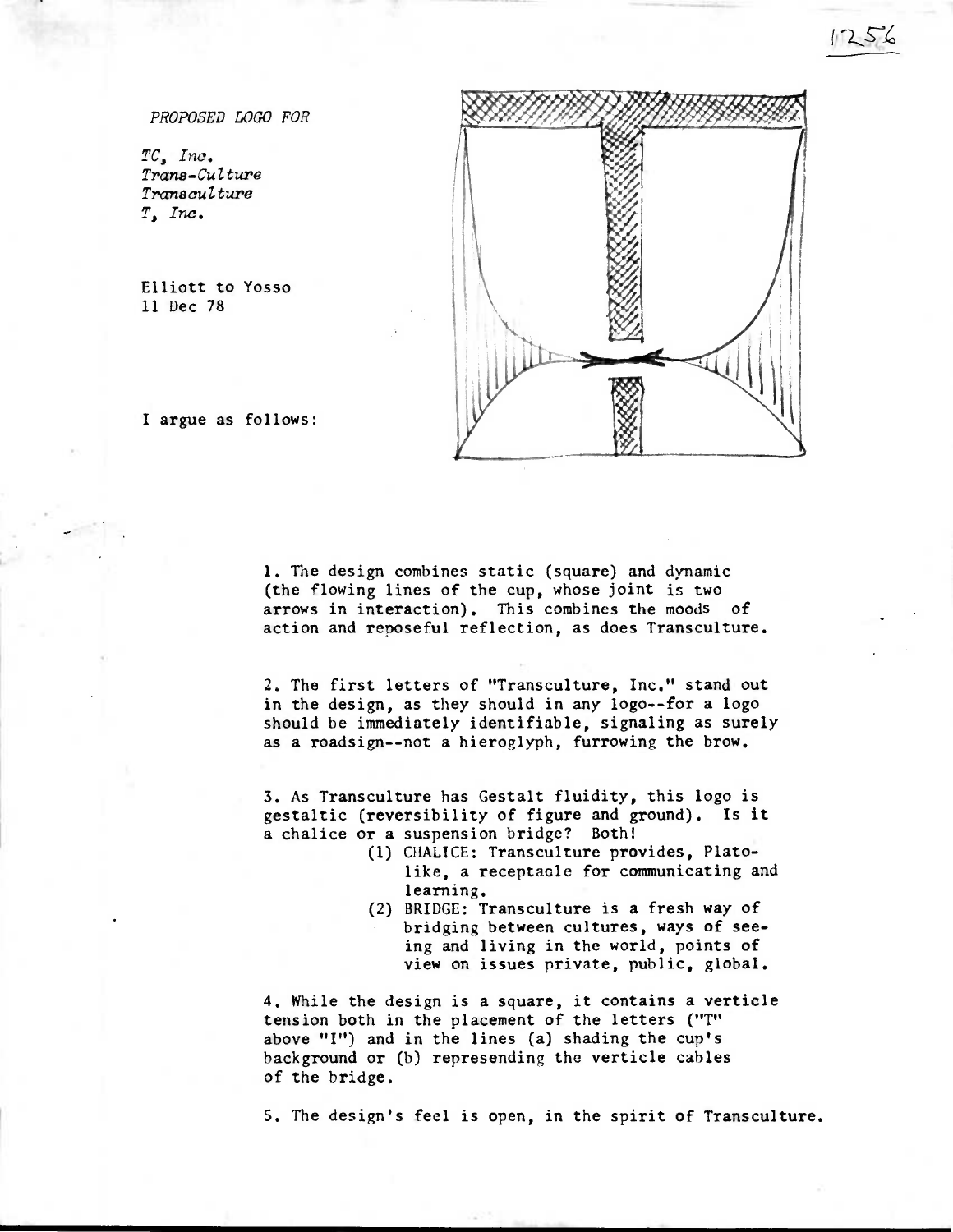Stlandauguste should be added.

**home frustrated." Human commonalty, through use of the Allegories, can "achieve distinct shapes and nuances," and fresh clarity among "various .s>ages, races and cultures."** 

Elliott Intro. for TRANSCUTT

**es and cultures."**<br> **MYERS, ERLE (Boston University School of Education): We the human race can and must learn to talk with ourself, "identifying universal**  issues and opening up a special relationship communication." Previous forms  $M_{\odot}$ **f communication among the world's people have proved inadequate to this, nd I welcome the Allegories as an urgently needed process of "transculuration" by "commonness of experience through safe, non-threatening, nonpolitical communication, utilizing the universal human value-experiences as basis for exploring with each other." The Allegories are excitingly open to research in and between many fields--e.g., my work in photomeditation and in the TCAT (transcultural apperception test) "to evaluate the individual or group's level of transcultural sensitivity and relatedness to common human values." In all this, Transculture, Inc., will, I believe, "become the transcultural consultant to the world," providing "a quality of consultants and experts without parallel." Further, from this rocess will emerge "a full interdisciplinary academic curriculum." • <sup>0</sup>\_** 

**Particular Pressure Presbyterian Church,** READ, DAVID H.C. (minister, Madison Avenue Presbyterian Church,  $N.Y.C.$ ): "The thought of bridge-building on this scale by this means ap **'The thought of bridge-building on this scale by this means ap-• peals to me."** Mr. Yosso "seems to have hit on a creative use of modern  $\overline{6}$  myth that can speak to all cultures. I am also impressed by the fact t **0.9** myth that can speak to all cultures. I am also impressed by the fact that  $\frac{10}{10}$  involvement in such a movement in no way diminishes one's own religious  $\frac{10}{10}$  is loyalty and conviction." involvement in such a movement in no way diminishes one's own religious loyalty and conviction."

*Methodist, N.Y.C.)***:**<br>of every person. He<br>th a vision of the fi a visi **ROSSMAN, VERN (Intermedia):** The Allegories should be used "in inter-religious dialogue" at the world level (e.g., World Council of 10 Churches), as well as at the national and lower levels. Instead of group  $\frac{11}{6}$  process with nothing to process, the Allegories surface material that cross cultural groups can use toward what Thomas Merton called "i process with nothing to process, the Allegories surface material that cross**i cultural groups can use toward what Thomas Merton called "institutional in-<br>**  $\frac{1}{6}$  **<b>cepration."**<br>
SOBEL, RONALD (senior rabbi, Temple Emanu-El, N.Y.C.): The Alle**t .14 tegration." 1.**birthright of way...through a

**0**  $\uparrow$  **6** SOBEL, RONALD (senior rabbi, Temple Emanu-El, N.Y.C.): The Alle-<br>  $\uparrow$  **2**  $\downarrow$  gories "are a prophetic vision of joy and higher meaning."

**gories "are a prophetic vision of joy and higher meaning."**<br> **STERN, CHAIM (rabbi; editor of the new series of**  $\frac{1}{12}$  **Reform Judaism):** Mel Yosso has "reversed the usual moveme" s to be is the **0 .0 STERN, CHAIM (rabbi; editor of the new series of prayerbooks for 14 Reform Judaism):** Mel Yosso has "reversed the usual movement of story from  $\frac{1}{2}$  **P F** narticular to particular or at best from the particular to the general." **particular to particular, or at best from the particular to the general." <sup>3</sup>:2** R.: His **Allegories "move from the universal to the individual....We are in his 8 is allegories** "move from the universal to the individual....We are in his <br> **6** is debt for a new perspective" which "removes the tollboths" of particularity<br> **8** is it the ends of the transcultural bridges. The result **1 <b>***A A A A A A A A A A A A A A A A A A A A A A A A A A A A A A A A A A A A A*  $\tilde{\vec{e}}$  g crease of life, humane and compassionate life, a greater openness to  **0others....The Transcultural Story is open ground, unpossessed and unt.t.-!' 4.'** ganit **. Because the ground belongs to none, it belongs to all."** 

4.# m **VI b.!" ••••** 

**elieve**<br> **irthr** 

**0**   $\frac{1}{2}$   $\frac{1}{2}$   $\frac{1}{2}$ **4-1**  .. <u>ឌ</u> ដ

**.0 .0 4.)** 

**0 o <sup>C</sup> .0 tn .0 C.)** 

**>" • 0)** 

Christ Church United

**-.5'**

**• <sup>0</sup>0 0 (Sufi author of 111INKERS OF THE EAST): "Timeless** 

**to vertice the visual come together and experience our common hum-**<br> **to vertice vertice** of count belongs to none, it belongs to all."<br> **to vertice of COVICI**, DAVID (Society for Ethnomusicology): "Through the aural<br>  $\frac$ that was,<br>
in a created<br>
in a religions.<sup>1</sup> **> 1.4 a 0 0 WELCH, DAVID (Society for Ethnomusicology): "Through the aural Vimensions of sound and rhythm, speech, song, musical instruments, and**   $\pmb{\omega}$ The visual dimensions of space and movement, the Allegories provide non-<br>
and the visual dimensions of space and movement, the Allegories provide non-<br>
digital thea-<br>
digital their piece of compelling proportions"--a simul **E7.21.2the visual dimensions of space and movement, the Allegories provide non-**  We are the meaning proportions"--a simulation of "ritual theatre"<br> **g**  $\frac{1}{n}$  in transcultural mode, with all the benefits accruing thereto. Here then

**is "a unique art form with potential limited only to the imagination." Here is a new bridge between cultures, and so of interest to anthropologists, ethnologists, and experts in many other fields. Here too is a new potential for synthesis in the arts: e.g., "I would be interested in con-**